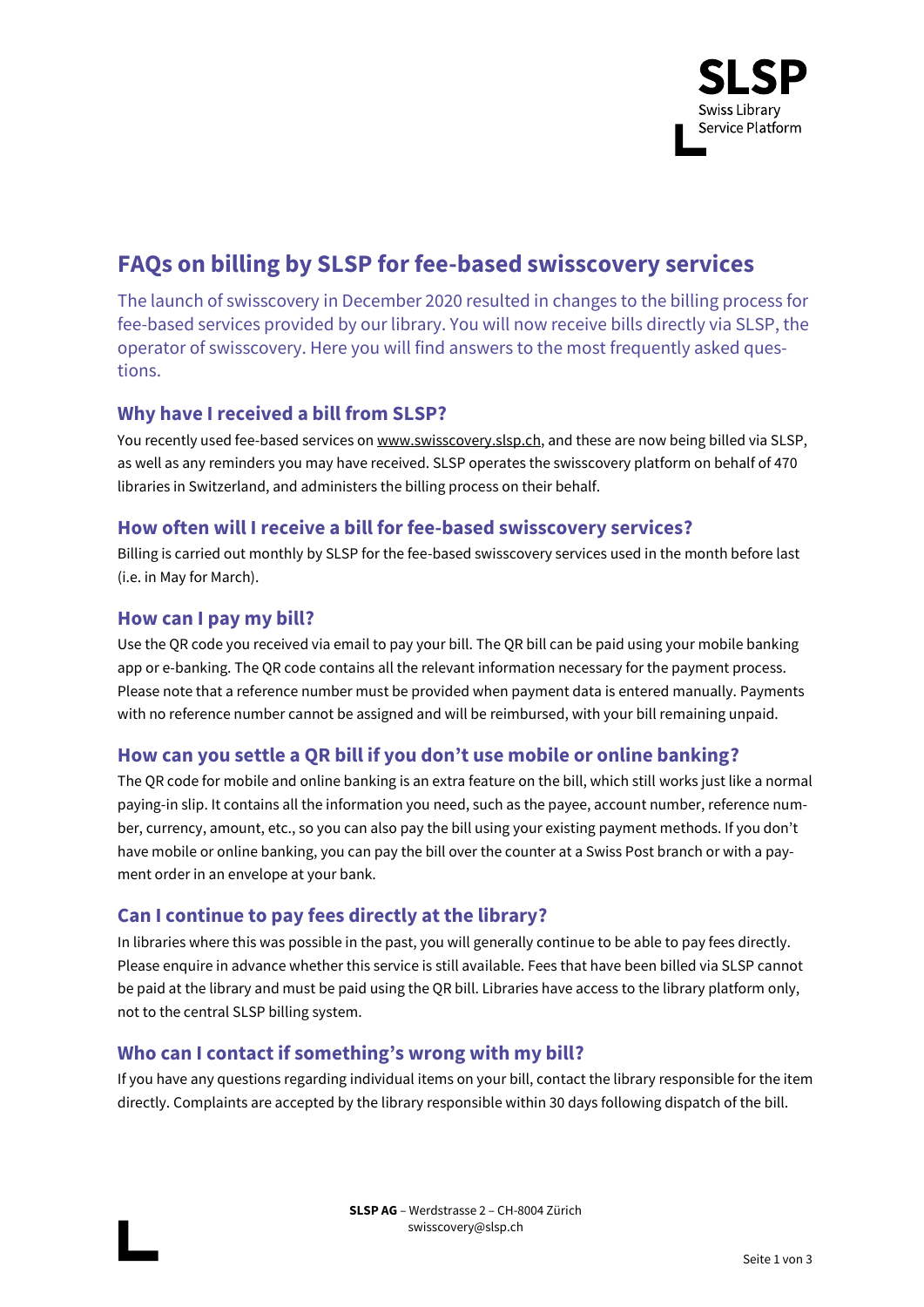

## **Why are services from different libraries listed on the bill?**

SLSP produces a collective bill for all libraries affiliated with swisscovery. The invoice shows from which library the relevant service was obtained. It may be the case that services from certain libraries are not included as they are not part of swisscovery and/or the services are billed by the library directly.

#### **Which services on swisscovery are subject to a fee?**

Please refer to the schedule of fees at [SLSP | swisscovery pricing](https://slsp.ch/en/fees). Please note that libraries affiliated with swisscovery determine individually which services on swisscovery are subject to a fee for their customers, and the level of these fees.

#### **My contact details are incorrect. How can I correct them?**

Your personal data (e.g. postal address, email address for billing) must be corrected directly in your SWITCH edu-ID account. The libraries cannot process your personal details. Bills are issued via email, and contain your preferred postal address, which you can enter on the registration platform. You can choose whether to use your office or private address as your preferred postal address (swisscovery – [managing library cards\).](https://registration.slsp.ch/library-card/?lang=en) In the case of an Institutional Account please send an email t[o swisscovery@slsp.ch,](mailto:swisscovery@slsp.ch) as these accounts cannot be managed via a SWITCH edu-ID account.

#### **What happens if I don't pay a bill?**

If no payment is received by SLSP by the payment deadline, a reminder will be issued. If this reminder is ignored, a final reminder will be issued after 30 days. If the bill remains unpaid, the library where the fees were incurred reserves the right to temporarily block your access to swisscovery until payment has been made. If you are unable to pay the outstanding amount within the final deadline, please contact the library indicated.

#### **I paid too much, or paid twice. Who should I contact?**

Please contact the library where the fees were incurred. It will provide you with a reimbursement form for overpayment. For data protection reasons, SLSP does not receive any information regarding accounts used for payments. Reimbursement will be made following receipt of your account information and examination of the overpayment